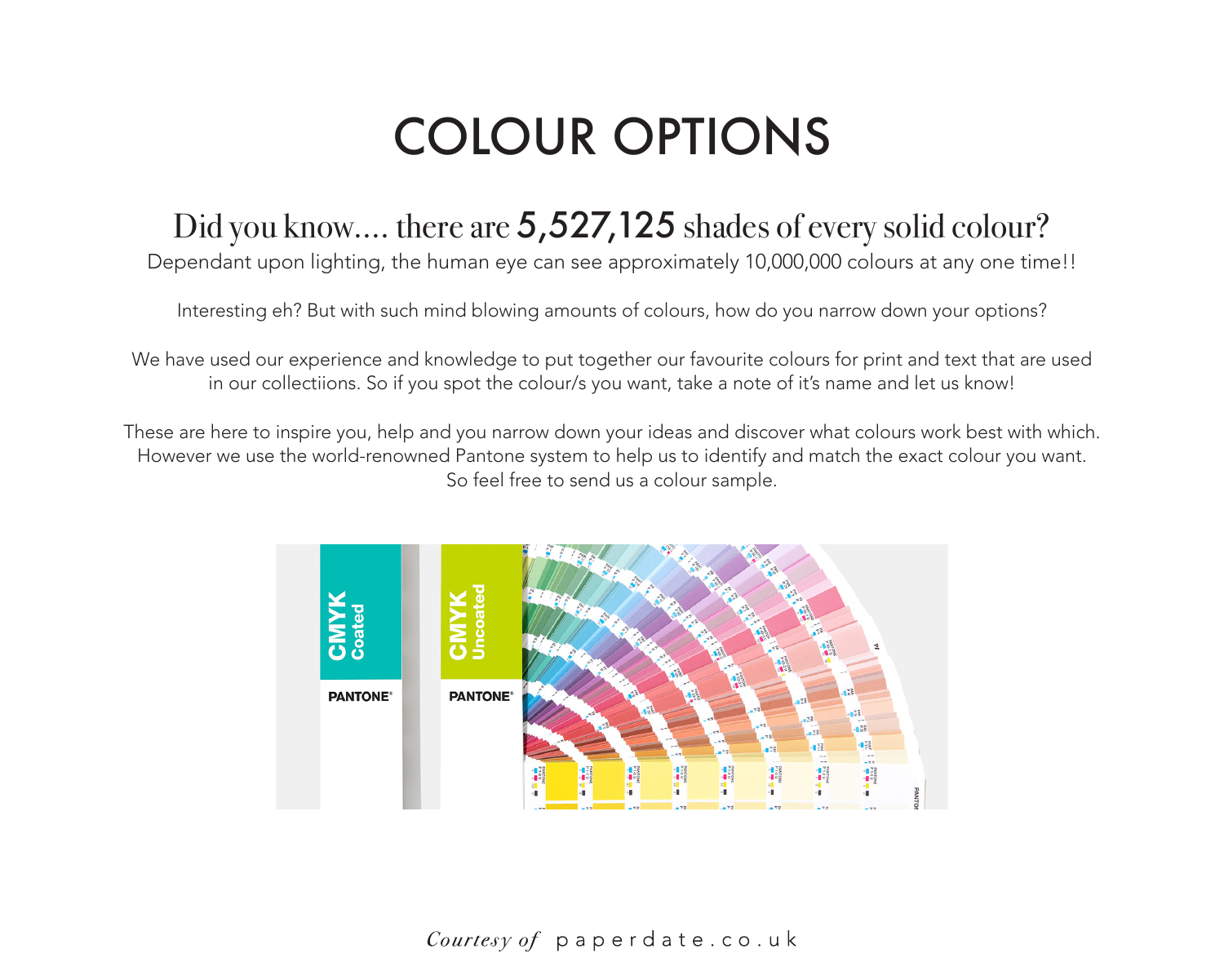## PRINT AND TEXT... Digital Colours

All our colours have been tried and tested to ensure they print perfectly and match our paper colours.



Courtesy of paperdate.co.uk